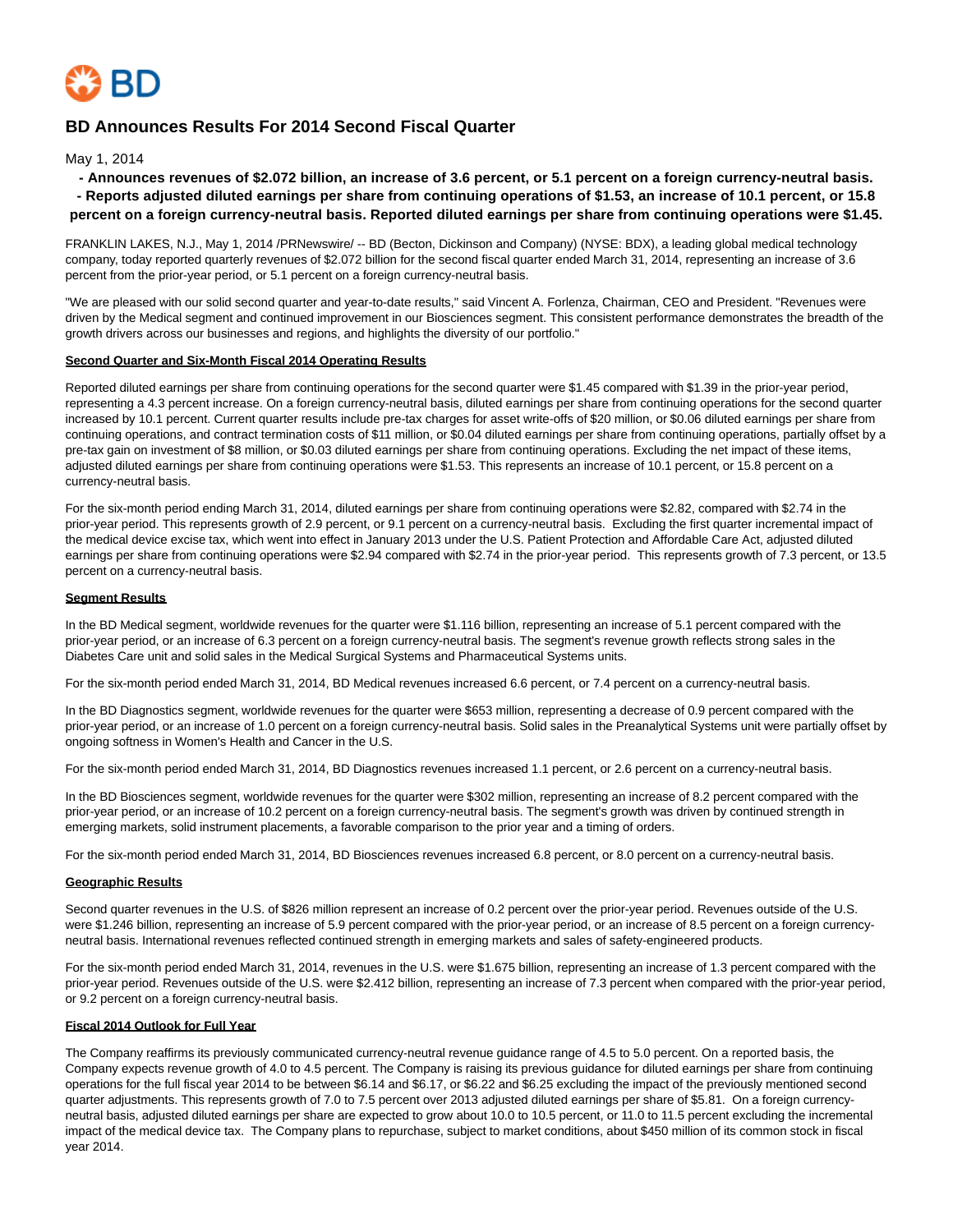### **Conference Call Information**

A conference call regarding BD's second quarter results will be broadcast live on BD's website[, www.bd.com/investors,](http://www.bd.com/investors) along with related slides, at 8:00 a.m. (ET) Thursday, May 1<sup>st</sup>, 2014. The conference call will be available for replay on BD's website, [www.bd.com/investors,](http://www.bd.com/investors) or at 1-800-585-8367 (domestic) and 1-404-537-3406 (international) through the close of business on Thursday, May 8<sup>th</sup>, 2014, confirmation number 24652897.

### **Non-GAAP Financial Measures/Financial Tables**

This news release contains certain non-GAAP financial measures. Reconciliations of these and other non-GAAP measures to the comparable GAAP measures are included in the attached financial tables. Within the attached financial tables presented, certain columns and rows may not add due to the use of rounded numbers. Percentages and earnings per share amounts presented are calculated from the underlying amounts.

#### **About BD**

BD is a leading medical technology company that partners with customers and stakeholders to address many of the world's most pressing and evolving health needs. Our innovative solutions are focused on improving drug delivery, enhancing the diagnosis of infectious diseases and cancers, supporting the management of diabetes and advancing cellular research. We are nearly 30,000 associates in 50 countries who strive to fulfill our purpose of "Helping all people live healthy lives" by advancing the quality, accessibility, safety and affordability of healthcare around the world. For more information, please visit **[www.bd.com](http://www.bd.com/)**.

\*\*\*

This press release, including the section entitled "Fiscal 2014 Outlook for Full Year", contains certain estimates and other forward-looking statements (as defined under Federal securities laws) regarding BD's performance, including future revenues and earnings per share. All such statements are based upon current expectations of BD and involve a number of business risks and uncertainties. Actual results could vary materially from anticipated results described, implied or projected in any forward-looking statement. With respect to forward-looking statements contained herein, a number of factors could cause actual results to vary materially from any forward-looking statement. These factors include, but are not limited to: potential cuts in healthcare spending by the U.S. government as part of deficit reduction measures which could result in reduced demand for our product or downward pricing pressure; the unknown consequences of healthcare reform in the United States, including the impact of the reduction in Medicare and Medicaid payments to hospitals, pharmaceutical companies and other customers, which could reduce demand for our products and increase downward pricing pressure; adverse changes in regional, national or foreign economic conditions, including any impact that may result from the current global economic conditions on our ability to access credit markets and finance our operations, the demand for our products and services as a result of reduced government funding, lower utilization rates or otherwise, or our suppliers' ability to provide products needed for our operations; changes in interest or foreign currency exchange rates; our ability to successfully integrate any businesses we acquire; the adverse impact of cyber-attacks on our information systems; competitive factors; pricing and market pressures; difficulties inherent in product development and delays in product introductions; increases in energy costs and their effect on, among other things, the cost of producing BD's products; fluctuations in costs and availability of raw materials and in BD's ability to maintain favorable supplier arrangements and relationships; new or changing laws impacting our business or changes in enforcement practices with respect to such laws; uncertainties of litigation (as described in BD's filings with the Securities and Exchange Commission); future healthcare reform, including changes in government pricing and reimbursement policies or other cost containment reforms; the effects of potential pandemic diseases; and issuance of new or revised accounting standards, as well as other factors discussed in BD's filings with the Securities and Exchange Commission. We do not intend to update any forward-looking statements to reflect events or circumstances after the date hereof except as required by applicable laws or regulations.

#### Contact:

Monique N. Dolecki, Investor Relations – 201-847-5453 Alyssa J. Zeff, Corporate Communications – 201-847-4358

### BECTON DICKINSON AND COMPANY CONSOLIDATED INCOME STATEMENTS

(Unaudited; Amounts in millions, except share and per share data)

|                            | Three Months Ended March 31, |    |       |           |  |
|----------------------------|------------------------------|----|-------|-----------|--|
|                            | 2014                         |    | 2013  | % Change  |  |
| <b>REVENUES</b>            | \$<br>2,072                  | \$ | 2,000 | 3.6       |  |
| Cost of products sold      | 1,019                        |    | 982   | 3.7       |  |
| Selling and administrative | 525                          |    | 515   | 2.0       |  |
| Research and development   | 147                          |    | 122   | 20.0      |  |
| TOTAL OPERATING COSTS      |                              |    |       |           |  |
| AND EXPENSES               | 1,690                        |    | 1,619 | 4.4       |  |
| <b>OPERATING INCOME</b>    | 381                          |    | 381   | 0.1       |  |
| Interest income            | 10                           |    | 12    | (18.4)    |  |
| Interest expense           | (33)                         |    | (35)  | (4.7)     |  |
| Other income, net          | 5                            |    | 2     | <b>NM</b> |  |

INCOME FROM CONTINUING OPERATIONS BEFORE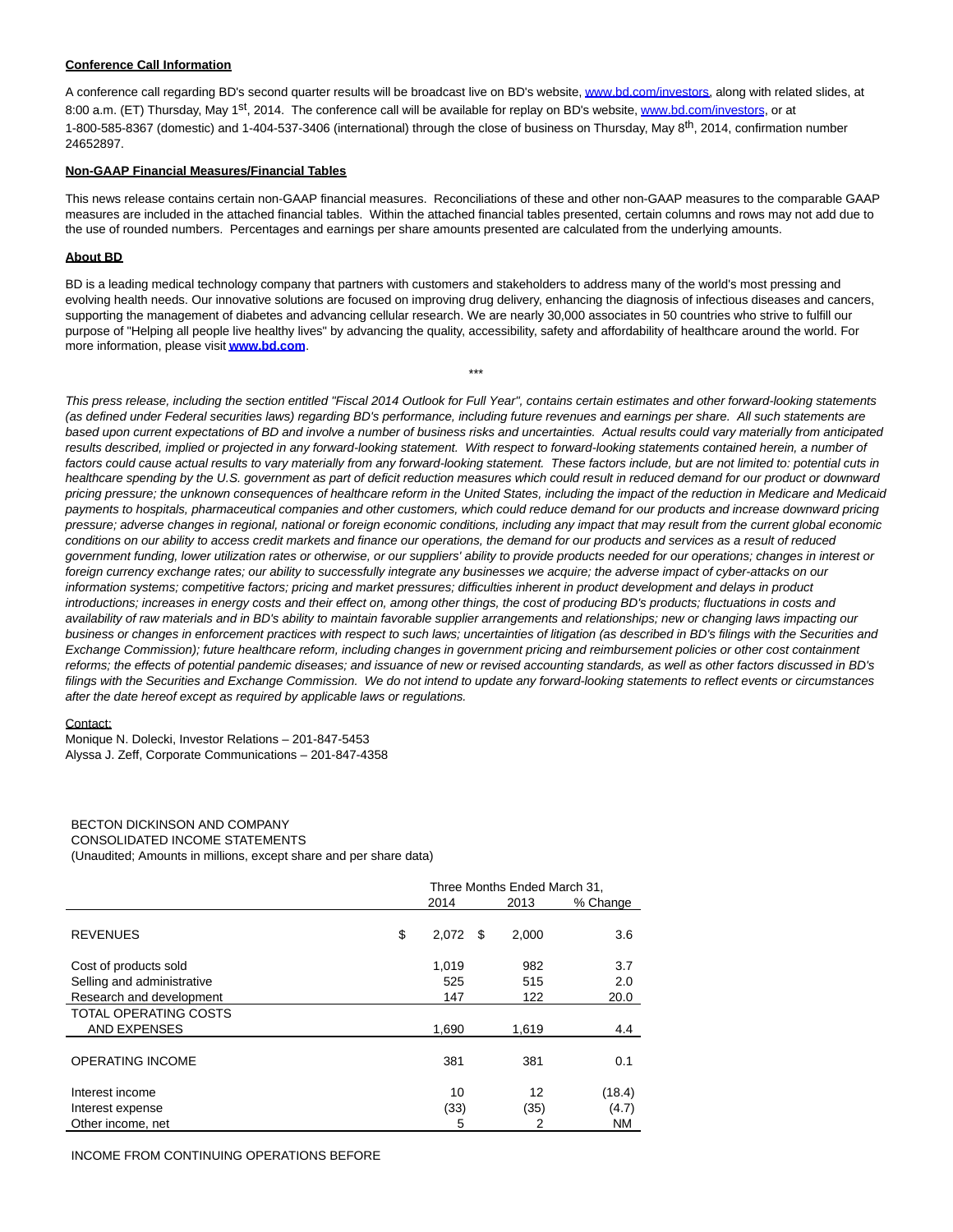| <b>INCOME TAXES</b>                                                                                                   |          | 363  | 360        | 0.8   |
|-----------------------------------------------------------------------------------------------------------------------|----------|------|------------|-------|
| Income tax provision                                                                                                  |          | 76   | 84         | (9.9) |
| INCOME FROM CONTINUING OPERATIONS                                                                                     |          | 287  | 276        | 4.0   |
| INCOME (LOSS) FROM DISCONTINUED OPERATIONS<br>NET OF INCOME TAX PROVISION (BENEFIT) OF<br>\$0 AND \$(1), RESPECTIVELY |          |      |            | ΝM    |
|                                                                                                                       |          |      |            |       |
| <b>NET INCOME</b>                                                                                                     | \$       | 287  | \$<br>276  | 4.2   |
| <b>EARNINGS PER SHARE</b>                                                                                             |          |      |            |       |
| Basic:                                                                                                                |          |      |            |       |
| Income from continuing operations                                                                                     | \$       | 1.48 | \$<br>1.42 | 4.2   |
| Income (loss) from discontinued operations                                                                            | \$       |      | \$         |       |
| Net income                                                                                                            | \$       | 1.48 | \$<br>1.42 | 4.2   |
| Diluted:                                                                                                              |          |      |            |       |
| Income from continuing operations                                                                                     | \$       | 1.45 | \$<br>1.39 | 4.3   |
| Income (loss) from discontinued operations                                                                            |          |      | \$         |       |
| Net income                                                                                                            | \$<br>\$ | 1.45 | \$<br>1.39 | 4.3   |
|                                                                                                                       |          |      |            |       |

# AVERAGE SHARES OUTSTANDING (in thousands)

| Basic          | 193.609    | 194,609 |  |
|----------------|------------|---------|--|
| <b>Diluted</b> | 488<br>19. | 198.143 |  |

NM - Not Meaningful

# BECTON DICKINSON AND COMPANY

CONSOLIDATED INCOME STATEMENTS

(Unaudited; Amounts in millions, except share and per share data)

|                                                                       |    | Six Months Ended March 31, |             |           |
|-----------------------------------------------------------------------|----|----------------------------|-------------|-----------|
|                                                                       |    | 2014                       | 2013        | % Change  |
| <b>REVENUES</b>                                                       | \$ | 4,086                      | \$<br>3,901 | 4.8       |
| Cost of products sold                                                 |    | 1,999                      | 1,876       | 6.5       |
| Selling and administrative                                            |    | 1,056                      | 1,010       | 4.5       |
| Research and development                                              |    | 273                        | 241         | 13.4      |
| TOTAL OPERATING COSTS                                                 |    |                            |             |           |
| AND EXPENSES                                                          |    | 3,327                      | 3,127       | 6.4       |
| <b>OPERATING INCOME</b>                                               |    | 759                        | 773         | (1.8)     |
| Interest income                                                       |    | 24                         | 20          | 19.4      |
| Interest expense                                                      |    | (67)                       | (70)        | (4.5)     |
| Other income, net                                                     |    | 6                          | 3           | <b>NM</b> |
| INCOME FROM CONTINUING OPERATIONS BEFORE                              |    |                            |             |           |
| <b>INCOME TAXES</b>                                                   |    | 722                        | 726         | (0.6)     |
| Income tax provision                                                  |    | 164                        | 180         | (9.0)     |
| INCOME FROM CONTINUING OPERATIONS                                     |    | 558                        | 546         | 2.2       |
| INCOME FROM DISCONTINUED OPERATIONS<br>NET OF INCOME TAX PROVISION OF |    |                            |             |           |
| \$0 AND \$215, RESPECTIVELY                                           |    |                            | 355         | <b>NM</b> |
| <b>NET INCOME</b>                                                     | \$ | 558                        | \$<br>901   | (38.0)    |

EARNINGS PER SHARE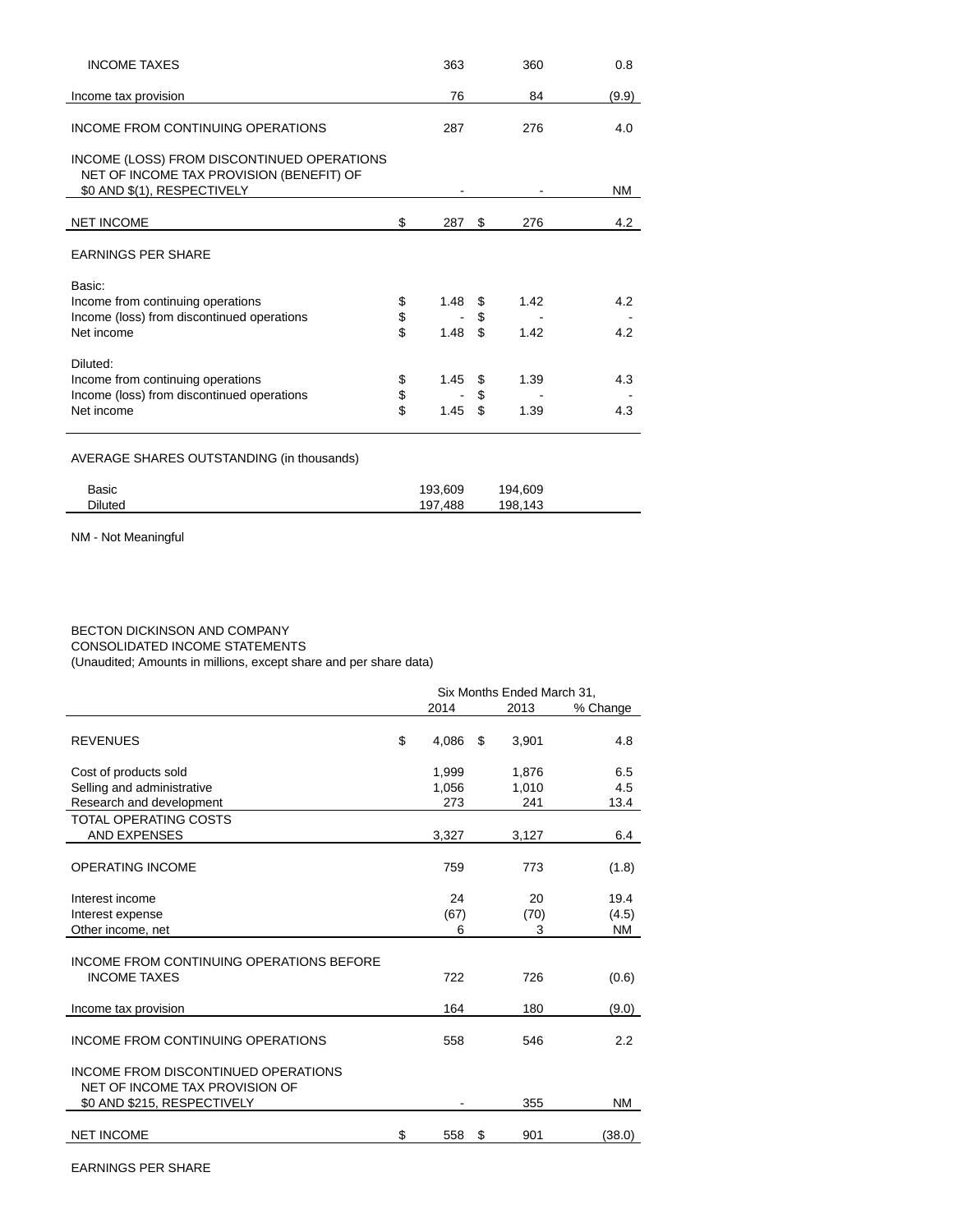| Basic:                              |                      |      |      |           |
|-------------------------------------|----------------------|------|------|-----------|
| Income from continuing operations   | \$<br>2.88           | \$   | 2.79 | 3.2       |
| Income from discontinued operations | \$<br>$\sim$         | \$.  | 1.81 | <b>NM</b> |
| Net income                          | \$<br>2.88           | \$   | 4.61 | (37.5)    |
| Diluted:                            |                      |      |      |           |
| Income from continuing operations   | \$<br>2.82           | - \$ | 2.74 | 2.9       |
| Income from discontinued operations | \$<br>$\blacksquare$ | \$.  | 1.78 | <b>NM</b> |
| Net income                          | \$<br>2.82           | \$.  | 4.53 | (37.7)    |

AVERAGE SHARES OUTSTANDING (in thousands)

| Basic   | .909<br>193 | 95.528        |  |
|---------|-------------|---------------|--|
| Diluted | 998<br>1 Q  | .068<br>1 Q Q |  |

NM - Not Meaningful

# BECTON DICKINSON AND COMPANY SUPPLEMENTAL REVENUE INFORMATION REVENUES BY SEGMENT AND GEOGRAPHIC AREA (Unaudited; Amounts in millions)

|                       | Three Months Ended March 31, |    |       |          |  |  |
|-----------------------|------------------------------|----|-------|----------|--|--|
|                       | 2014                         |    | 2013  | % Change |  |  |
| <b>BD MEDICAL</b>     |                              |    |       |          |  |  |
| <b>United States</b>  | \$<br>434                    | \$ | 412   | 5.2      |  |  |
| International         | 682                          |    | 650   | 5.0      |  |  |
| <b>TOTAL</b>          | \$<br>1,116                  | \$ | 1,062 | 5.1      |  |  |
|                       |                              |    |       |          |  |  |
| <b>BD DIAGNOSTICS</b> |                              |    |       |          |  |  |
| <b>United States</b>  | \$<br>301                    | \$ | 322   | (6.4)    |  |  |
| International         | 352                          |    | 337   | 4.5      |  |  |
| <b>TOTAL</b>          | \$<br>653                    | \$ | 659   | (0.9)    |  |  |
| <b>BD BIOSCIENCES</b> |                              |    |       |          |  |  |
| <b>United States</b>  | \$<br>90                     | \$ | 89    | 1.4      |  |  |
| International         | 212                          |    | 191   | 11.4     |  |  |
| <b>TOTAL</b>          | \$<br>302                    | \$ | 279   | 8.2      |  |  |
|                       |                              |    |       |          |  |  |
| <b>TOTAL REVENUES</b> |                              |    |       |          |  |  |
| <b>United States</b>  | \$<br>826                    | \$ | 824   | 0.2      |  |  |
| International         | 1,246                        |    | 1,177 | 5.9      |  |  |
| <b>TOTAL</b>          | \$<br>2,072                  | \$ | 2,000 | 3.6      |  |  |

## BECTON DICKINSON AND COMPANY SUPPLEMENTAL REVENUE INFORMATION REVENUES BY SEGMENT AND GEOGRAPHIC AREA (Unaudited; Amounts in millions)

|                       | Six Months Ended March 31, |    |       |          |  |  |
|-----------------------|----------------------------|----|-------|----------|--|--|
|                       | 2014                       |    | 2013  | % Change |  |  |
| <b>BD MEDICAL</b>     |                            |    |       |          |  |  |
| <b>United States</b>  | \$<br>875                  | \$ | 838   | 4.5      |  |  |
| International         | 1,304                      |    | 1,208 | 8.0      |  |  |
| <b>TOTAL</b>          | 2,180                      | S  | 2,045 | 6.6      |  |  |
|                       |                            |    |       |          |  |  |
| <b>BD DIAGNOSTICS</b> |                            |    |       |          |  |  |
| <b>United States</b>  | \$<br>622                  | S  | 643   | (3.2)    |  |  |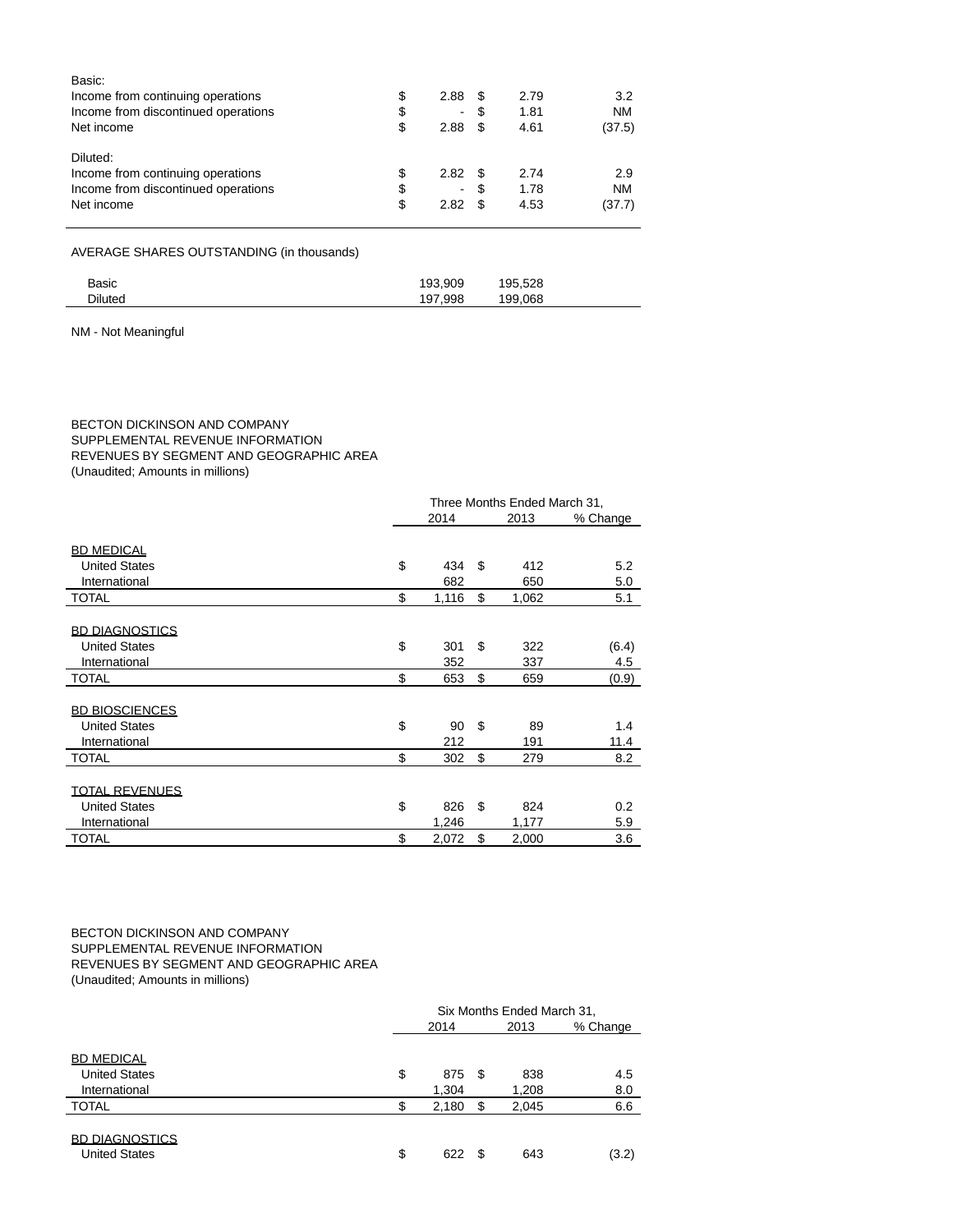| International         | 703         |      | 668   | 5.2 |
|-----------------------|-------------|------|-------|-----|
| <b>TOTAL</b>          | \$<br>1,325 | \$   | 1,311 | 1.1 |
|                       |             |      |       |     |
| <b>BD BIOSCIENCES</b> |             |      |       |     |
| <b>United States</b>  | \$<br>177   | \$   | 173   | 2.3 |
| International         | 404         |      | 371   | 8.9 |
| <b>TOTAL</b>          | \$<br>581   | \$   | 544   | 6.8 |
|                       |             |      |       |     |
| <b>TOTAL REVENUES</b> |             |      |       |     |
| <b>United States</b>  | \$<br>1,675 | - \$ | 1,654 | 1.3 |
| International         | 2,412       |      | 2,247 | 7.3 |
| <b>TOTAL</b>          | 4,086       | \$   | 3,901 | 4.8 |

### BECTON DICKINSON AND COMPANY SUPPLEMENTAL REVENUE INFORMATION REVENUES BY BUSINESS SEGMENTS AND UNITS Three Months Ended March 31, (Unaudited; Amounts in millions)

|                                                       | <b>United States</b> |    |      |          |  |
|-------------------------------------------------------|----------------------|----|------|----------|--|
|                                                       | 2014                 |    | 2013 | % Change |  |
| <b>BD MEDICAL</b><br><b>Medical Surgical Systems</b>  | \$<br>240            | \$ | 236  | 1.9      |  |
| Diabetes Care                                         | 118                  |    | 107  | 10.3     |  |
| <b>Pharmaceutical Systems</b>                         | 76                   |    | 70   | 8.8      |  |
| <b>TOTAL</b>                                          | \$<br>434            | \$ | 412  | 5.2      |  |
| <b>BD DIAGNOSTICS</b><br><b>Preanalytical Systems</b> | \$<br>163            | \$ | 162  | 0.7      |  |
| <b>Diagnostic Systems</b>                             | 138                  |    | 160  | (13.6)   |  |
| <b>TOTAL</b>                                          | \$<br>301            | \$ | 322  | (6.4)    |  |
| <b>BD BIOSCIENCES</b>                                 | \$<br>90             | \$ | 89   | 1.4      |  |
| TOTAL UNITED STATES                                   | \$<br>826            | \$ | 824  | 0.2      |  |

### BECTON DICKINSON AND COMPANY SUPPLEMENTAL REVENUE INFORMATION REVENUES BY BUSINESS SEGMENTS AND UNITS Three Months Ended March 31, (continued) (Unaudited; Amounts in millions)

|                                 | International |          |    |       |          |            |           |  |  |
|---------------------------------|---------------|----------|----|-------|----------|------------|-----------|--|--|
|                                 |               | % Change |    |       |          |            |           |  |  |
|                                 |               | 2014     |    | 2013  | Reported | <b>FXN</b> | FX Impact |  |  |
|                                 |               |          |    |       |          |            |           |  |  |
| <b>BD MEDICAL</b>               |               |          |    |       |          |            |           |  |  |
| <b>Medical Surgical Systems</b> | S             | 311      | \$ | 303   | 2.6      | 6.3        | (3.7)     |  |  |
| Diabetes Care                   |               | 133      |    | 125   | 6.2      | 10.5       | (4.3)     |  |  |
| <b>Pharmaceutical Systems</b>   |               | 238      |    | 221   | 7.6      | 5.9        | 1.7       |  |  |
| TOTAL                           | \$            | 682      | \$ | 650   | 5.0      | 7.0        | (2.0)     |  |  |
|                                 |               |          |    |       |          |            |           |  |  |
| <b>BD DIAGNOSTICS</b>           |               |          |    |       |          |            |           |  |  |
| <b>Preanalytical Systems</b>    | \$            | 179      | \$ | 168   | 6.7      | 10.2       | (3.5)     |  |  |
| <b>Diagnostic Systems</b>       |               | 173      |    | 169   | 2.3      | 6.0        | (3.7)     |  |  |
| TOTAL                           | \$            | 352      | \$ | 337   | 4.5      | 8.1        | (3.6)     |  |  |
|                                 |               |          |    |       |          |            |           |  |  |
| <b>BD BIOSCIENCES</b>           | \$            | 212      | \$ | 191   | 11.4     | 14.3       | (2.9)     |  |  |
|                                 |               |          |    |       |          |            |           |  |  |
| TOTAL INTERNATIONAL             | S             | 1.246    | S  | 1.177 | 5.9      | 8.5        | (2.6)     |  |  |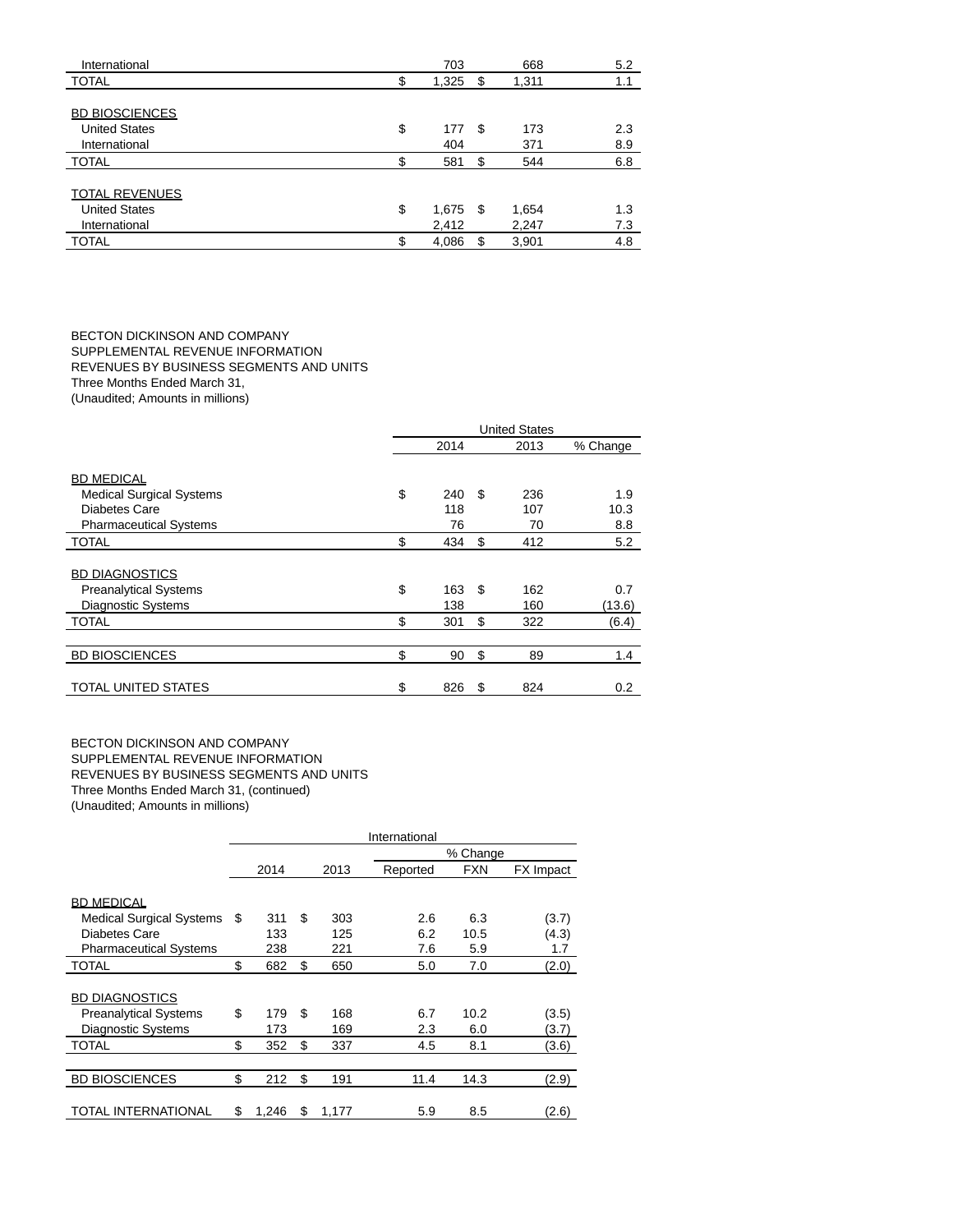### BECTON DICKINSON AND COMPANY SUPPLEMENTAL REVENUE INFORMATION REVENUES BY BUSINESS SEGMENTS AND UNITS Three Months Ended March 31, (continued) (Unaudited; Amounts in millions)

|                                 | Total |       |          |       |          |            |                  |  |
|---------------------------------|-------|-------|----------|-------|----------|------------|------------------|--|
|                                 |       |       | % Change |       |          |            |                  |  |
|                                 |       | 2014  |          | 2013  | Reported | <b>FXN</b> | <b>FX</b> Impact |  |
|                                 |       |       |          |       |          |            |                  |  |
| <b>BD MEDICAL</b>               |       |       |          |       |          |            |                  |  |
| <b>Medical Surgical Systems</b> | S     | 551   | \$       | 539   | 2.3      | 4.4        | (2.1)            |  |
| Diabetes Care                   |       | 251   |          | 232   | 8.1      | 10.4       | (2.3)            |  |
| <b>Pharmaceutical Systems</b>   |       | 314   |          | 291   | 7.9      | 6.6        | 1.3              |  |
| TOTAL                           | \$    | 1,116 | \$       | 1,062 | 5.1      | 6.3        | (1.2)            |  |
|                                 |       |       |          |       |          |            |                  |  |
| <b>BD DIAGNOSTICS</b>           |       |       |          |       |          |            |                  |  |
| <b>Preanalytical Systems</b>    | \$    | 342   | \$       | 330   | 3.7      | 5.5        | (1.8)            |  |
| <b>Diagnostic Systems</b>       |       | 311   |          | 329   | (5.5)    | (3.6)      | (1.9)            |  |
| TOTAL                           | \$    | 653   | \$       | 659   | (0.9)    | 1.0        | (1.9)            |  |
|                                 |       |       |          |       |          |            |                  |  |
| <b>BD BIOSCIENCES</b>           | \$    | 302   | \$       | 279   | 8.2      | 10.2       | (2.0)            |  |
|                                 |       |       |          |       |          |            |                  |  |
| <b>TOTAL REVENUES</b>           | \$    | 2,072 | S        | 2,000 | 3.6      | 5.1        | (1.5)            |  |

BECTON DICKINSON AND COMPANY SUPPLEMENTAL REVENUE INFORMATION REVENUES BY BUSINESS SEGMENTS AND UNITS Six Months Ended March 31, (Unaudited; Amounts in millions)

|                                 |             |    | <b>United States</b> |          |
|---------------------------------|-------------|----|----------------------|----------|
|                                 | 2014        |    | 2013                 | % Change |
|                                 |             |    |                      |          |
| <b>BD MEDICAL</b>               |             |    |                      |          |
| <b>Medical Surgical Systems</b> | \$<br>502   | \$ | 485                  | 3.6      |
| Diabetes Care                   | 239         |    | 219                  | 9.3      |
| <b>Pharmaceutical Systems</b>   | 133         |    | 134                  | (0.4)    |
| <b>TOTAL</b>                    | \$<br>875   | \$ | 838                  | 4.5      |
|                                 |             |    |                      |          |
| <b>BD DIAGNOSTICS</b>           |             |    |                      |          |
| <b>Preanalytical Systems</b>    | \$<br>335   | \$ | 329                  | 1.7      |
| <b>Diagnostic Systems</b>       | 288         |    | 314                  | (8.3)    |
| <b>TOTAL</b>                    | \$<br>622   | \$ | 643                  | (3.2)    |
|                                 |             |    |                      |          |
| <b>BD BIOSCIENCES</b>           | \$<br>177   | \$ | 173                  | 2.3      |
|                                 |             |    |                      |          |
| TOTAL UNITED STATES             | \$<br>1.675 | S  | 1,654                | 1.3      |

## BECTON DICKINSON AND COMPANY SUPPLEMENTAL REVENUE INFORMATION REVENUES BY BUSINESS SEGMENTS AND UNITS Six Months Ended March 31, (continued) (Unaudited; Amounts in millions)

|                                 | International |       |   |       |          |            |                  |  |  |  |  |  |
|---------------------------------|---------------|-------|---|-------|----------|------------|------------------|--|--|--|--|--|
|                                 | % Change      |       |   |       |          |            |                  |  |  |  |  |  |
|                                 |               | 2014  |   | 2013  | Reported | <b>FXN</b> | <b>FX</b> Impact |  |  |  |  |  |
|                                 |               |       |   |       |          |            |                  |  |  |  |  |  |
| <b>BD MEDICAL</b>               |               |       |   |       |          |            |                  |  |  |  |  |  |
| <b>Medical Surgical Systems</b> | \$            | 627   | S | 590   | 6.4      | 9.2        | (2.8)            |  |  |  |  |  |
| Diabetes Care                   |               | 275   |   | 256   | 7.5      | 11.0       | (3.5)            |  |  |  |  |  |
| <b>Pharmaceutical Systems</b>   |               | 402   |   | 362   | 11.0     | 8.5        | 2.5              |  |  |  |  |  |
| TOTAL                           | \$.           | 1.304 |   | 1.208 | 8.0      | 9.4        | (1.4)            |  |  |  |  |  |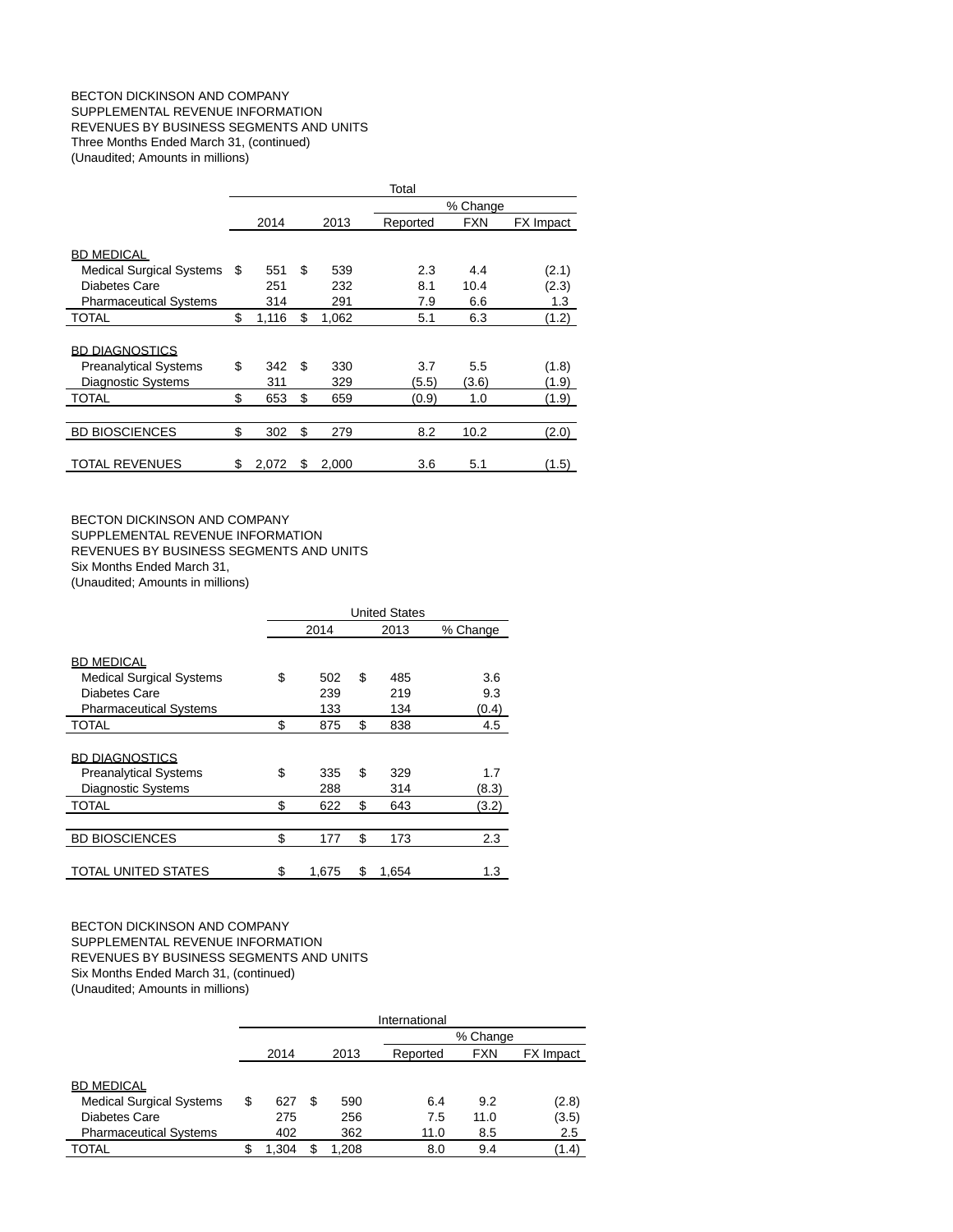| <b>BD DIAGNOSTICS</b>        |           |    |       |     |      |       |
|------------------------------|-----------|----|-------|-----|------|-------|
| <b>Preanalytical Systems</b> | \$<br>355 | S  | 336   | 5.7 | 8.2  | (2.5) |
| <b>Diagnostic Systems</b>    | 348       |    | 332   | 4.7 | 8.0  | (3.3) |
| <b>TOTAL</b>                 | 703       | S  | 668   | 5.2 | 8.1  | (2.9) |
|                              |           |    |       |     |      |       |
| <b>BD BIOSCIENCES</b>        | 404       | ß. | 371   | 8.9 | 10.6 | (1.7) |
|                              |           |    |       |     |      |       |
| <b>TOTAL INTERNATIONAL</b>   | 2.412     |    | 2.247 | 7.3 | 9.2  | (1.9) |

BECTON DICKINSON AND COMPANY SUPPLEMENTAL REVENUE INFORMATION REVENUES BY BUSINESS SEGMENTS AND UNITS Six Months Ended March 31, (continued) (Unaudited; Amounts in millions)

|                                 |             |    |       | Total    |            |           |
|---------------------------------|-------------|----|-------|----------|------------|-----------|
|                                 |             |    |       |          | % Change   |           |
|                                 | 2014        |    | 2013  | Reported | <b>FXN</b> | FX Impact |
|                                 |             |    |       |          |            |           |
| <b>BD MEDICAL</b>               |             |    |       |          |            |           |
| <b>Medical Surgical Systems</b> | \$<br>1,130 | \$ | 1,075 | 5.2      | 6.7        | (1.5)     |
| Diabetes Care                   | 514         |    | 475   | 8.3      | 10.2       | (1.9)     |
| <b>Pharmaceutical Systems</b>   | 535         |    | 496   | 7.9      | 6.1        | 1.8       |
| <b>TOTAL</b>                    | \$<br>2,180 | \$ | 2,045 | 6.6      | 7.4        | (0.8)     |
|                                 |             |    |       |          |            |           |
| <b>BD DIAGNOSTICS</b>           |             |    |       |          |            |           |
| <b>Preanalytical Systems</b>    | \$<br>690   | \$ | 665   | 3.7      | 5.0        | (1.3)     |
| <b>Diagnostic Systems</b>       | 636         |    | 646   | (1.6)    | 0.1        | (1.7)     |
| TOTAL                           | \$<br>1,325 | \$ | 1,311 | 1.1      | 2.6        | (1.5)     |
|                                 |             |    |       |          |            |           |
| <b>BD BIOSCIENCES</b>           | \$<br>581   | \$ | 544   | 6.8      | 8.0        | (1.2)     |
|                                 |             |    |       |          |            |           |
| TOTAL REVENUES                  | \$<br>4,086 | S  | 3.901 | 4.8      | 5.9        | (1.1)     |

## BECTON DICKINSON AND COMPANY SUPPLEMENTAL REVENUE INFORMATION SAFETY REVENUES (Unaudited; Amounts in millions)

|                              | Three Months Ended March 31, |      |   |      |          |            |           |  |
|------------------------------|------------------------------|------|---|------|----------|------------|-----------|--|
|                              |                              |      |   |      |          | % Change   |           |  |
|                              |                              | 2014 |   | 2013 | Reported | <b>FXN</b> | FX Impact |  |
|                              |                              |      |   |      |          |            |           |  |
| <b>TOTAL SAFETY REVENUES</b> |                              |      |   |      |          |            |           |  |
| <b>United States</b>         | \$                           | 287  | S | 287  |          |            |           |  |
| International                |                              | 244  |   | 227  | 7.3      | 11.2       | (3.9)     |  |
| <b>TOTAL</b>                 | \$                           | 531  | S | 514  | 3.2      | 4.9        | (1.7)     |  |
|                              |                              |      |   |      |          |            |           |  |
| <b>BY SEGMENT</b>            |                              |      |   |      |          |            |           |  |
| <b>BD</b> Medical            | \$                           | 263  | S | 256  | 2.7      | 4.4        | (1.7)     |  |
| <b>BD Diagnostics</b>        |                              | 268  |   | 258  | 3.7      | 5.5        | (1.8)     |  |
| <b>TOTAL</b>                 | \$                           | 531  | S | 514  | 3.2      | 4.9        | (1.7)     |  |

|          | Six Months Ended March 31, |          |            |                  |  |  |  |  |  |  |
|----------|----------------------------|----------|------------|------------------|--|--|--|--|--|--|
| % Change |                            |          |            |                  |  |  |  |  |  |  |
| 2014     | 2013                       | Reported | <b>FXN</b> | <b>FX</b> Impact |  |  |  |  |  |  |
|          |                            |          |            |                  |  |  |  |  |  |  |

TOTAL SAFETY REVENUES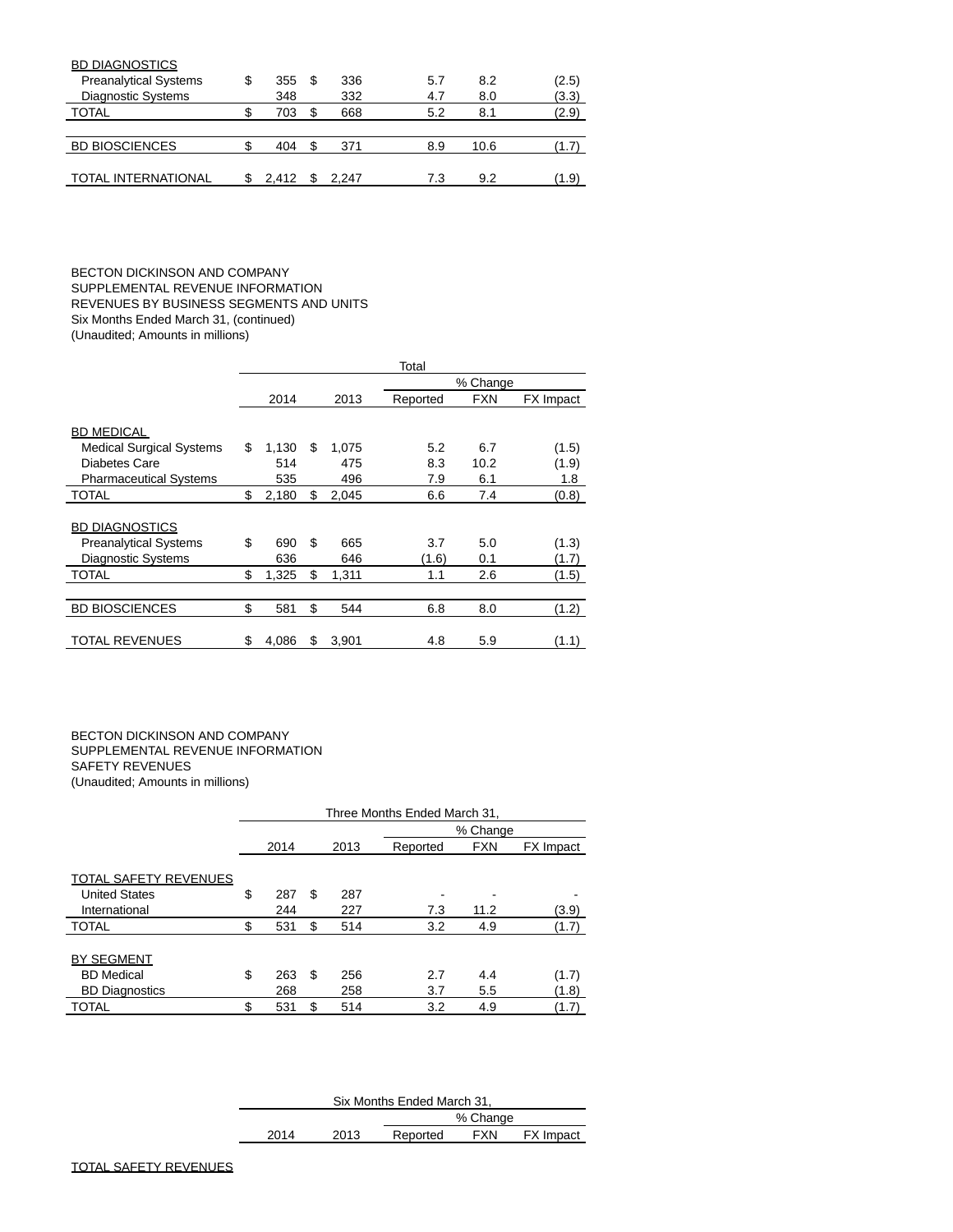| <b>United States</b><br>International                           | \$<br>602<br>486 | \$<br>578<br>447 | 4.1<br>8.7 | 4.1<br>11.6 | (2.9)          |
|-----------------------------------------------------------------|------------------|------------------|------------|-------------|----------------|
| <b>TOTAL</b>                                                    | 1.088            | 1,026            | 6.1        | 7.3         | (1.2)          |
| <b>BY SEGMENT</b><br><b>BD</b> Medical<br><b>BD Diagnostics</b> | \$<br>548<br>540 | 508<br>517       | 7.8<br>4.4 | 9.1<br>5.6  | (1.3)<br>(1.2) |
| TOTAL                                                           | 1.088            | 1.026            | 6.1        | 7.3         | (1.2)          |

# BECTON DICKINSON AND COMPANY

SUPPLEMENTAL INFORMATION

FY2014 Quarter-to-Date Reconciliation of Non-GAAP Financial Measures

(Unaudited)

|                                                                                                                                                                                                                                                             |            |     |      |      |        |      | Three Months Ended March 31.       |                                          |          |                                            |
|-------------------------------------------------------------------------------------------------------------------------------------------------------------------------------------------------------------------------------------------------------------|------------|-----|------|------|--------|------|------------------------------------|------------------------------------------|----------|--------------------------------------------|
|                                                                                                                                                                                                                                                             | 2014       |     | 2013 |      | Growth |      | Foreign<br>Currency<br>Translation | Foreign<br>Currency<br>Neutral<br>Change | Growth % | Foreign<br>Currency<br>Neutral<br>Growth % |
| Reported Diluted Earnings per Share<br>from Continuing Operations                                                                                                                                                                                           | \$<br>1.45 | \$. | 1.39 | - \$ | 0.06   | - \$ | (0.08)                             | \$<br>0.14                               | 4.3%     | 10.1%                                      |
| Write-off of capitalized product software<br>and, to a lesser extent, fixed assets<br>primarily resulting from the discontinuance<br>of an instrument product development<br>program in the Biosciences segment (\$20<br>million or \$12 million after-tax) | 0.06       |     |      |      |        |      |                                    |                                          |          |                                            |
| Cost associated with the decision to early<br>terminate a European distributor<br>arrangement in the Diagnostics segment<br>(\$11 million or \$8 million after-tax)                                                                                         | 0.04       |     |      |      |        |      |                                    |                                          |          |                                            |
| Gain from a cash distribution received from<br>the sale of company, in which BD had a<br>small equity ownership (\$8 million or \$5<br>million after-tax)                                                                                                   | (0.03)     |     |      |      |        |      |                                    |                                          |          |                                            |
| Adjusted Diluted Earnings per Share from<br><b>Continuing Operations</b>                                                                                                                                                                                    | \$<br>1.53 | £.  | 1.39 | - \$ | 0.14   | -S   | (0.08)                             | \$<br>0.22                               | 10.1%    | 15.8%                                      |

# BECTON DICKINSON AND COMPANY

SUPPLEMENTAL INFORMATION

FY2014 Year-to-Date Reconciliation of Non-GAAP Financial Measures (Unaudited)

|                                                                                                                                                                                                                                                              |            |                 |        |              | Six Months Ended March 31. |          |          |          |
|--------------------------------------------------------------------------------------------------------------------------------------------------------------------------------------------------------------------------------------------------------------|------------|-----------------|--------|--------------|----------------------------|----------|----------|----------|
|                                                                                                                                                                                                                                                              |            |                 |        |              |                            | Foreign  |          | Foreign  |
|                                                                                                                                                                                                                                                              |            |                 |        |              | Foreign                    | Currency |          | Currency |
|                                                                                                                                                                                                                                                              |            |                 |        |              | Currency                   | Neutral  |          | Neutral  |
|                                                                                                                                                                                                                                                              | 2014       | 2013            | Growth |              | Translation                | Change   | Growth % | Growth % |
| Reported Diluted Earnings per Share from<br><b>Continuing Operations</b>                                                                                                                                                                                     | \$<br>2.82 | \$<br>$2.74$ \$ | 0.08   | $\mathbb{S}$ | $(0.17)$ \$                | 0.25     | 2.9%     | $9.1\%$  |
| Write-off of capitalized product software<br>and, to a lesser extent, fixed assets<br>primarily resulting from the discontinuance<br>of an instrument product development<br>program in the Biosciences segment (\$20)<br>million or \$12 million after-tax) | 0.06       |                 |        |              |                            |          |          |          |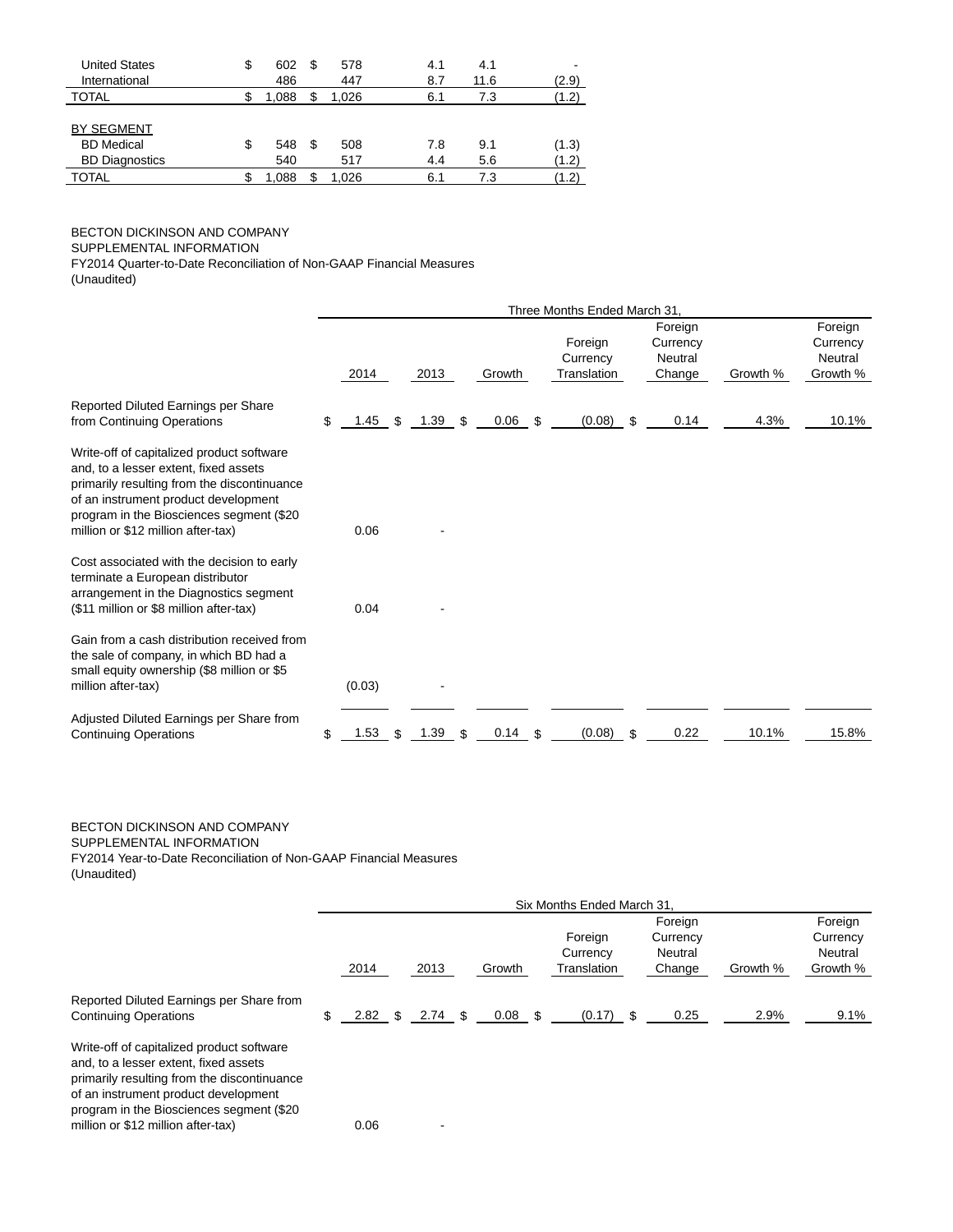| Cost associated with the decision to early<br>terminate a European distributor<br>arrangement in the Diagnostics segment<br>(\$11 million or \$8 million after-tax)                                                                                                                                                                            | 0.04       |      |           |           |             |             |                                 |                          |                              |
|------------------------------------------------------------------------------------------------------------------------------------------------------------------------------------------------------------------------------------------------------------------------------------------------------------------------------------------------|------------|------|-----------|-----------|-------------|-------------|---------------------------------|--------------------------|------------------------------|
| Gain from a cash distribution received from<br>the sale of company, in which BD had a<br>small equity ownership (\$8 million or \$5<br>million after-tax)                                                                                                                                                                                      | (0.03)     |      |           |           |             |             |                                 |                          |                              |
| Adjusted Diluted Earnings per Share from<br><b>Continuing Operations</b>                                                                                                                                                                                                                                                                       | \$<br>2.90 | - \$ | $2.74$ \$ | $0.16$ \$ | $(0.17)$ \$ |             | 0.33                            | 5.8%                     | 12.0%                        |
| The incremental impact in first quarter fiscal<br>year 2014 of the medical device excise tax<br>which went into effect in January 2013<br>under the U.S. Patient Protection and<br>Affordable Care Act (\$14 million or \$9<br>million after-tax)                                                                                              | 0.05       |      | 0.00      |           |             |             |                                 |                          |                              |
| Adjusted Diluted Earnings per Share from<br>Continuing Operations without incremental<br>first quarter fiscal year 2014 impact of<br>Medical Device Excise Tax                                                                                                                                                                                 | \$<br>2.94 | - \$ | $2.74$ \$ | $0.20$ \$ |             | $(0.17)$ \$ | 0.37                            | 7.3%                     | 13.5%                        |
| BECTON DICKINSON AND COMPANY<br>SUPPLEMENTAL INFORMATION<br><b>FY2014 Outlook Reconciliation</b>                                                                                                                                                                                                                                               |            |      |           |           |             |             |                                 |                          |                              |
|                                                                                                                                                                                                                                                                                                                                                |            |      |           |           |             |             | Reported<br>Basis               | FX Impact                | <b>FXN Basis</b>             |
| Revenues - Full Year 2014 estimated growth                                                                                                                                                                                                                                                                                                     |            |      |           |           |             |             | $4.0\% - 4.5\%$                 | $(0.5\%)$                | $4.5\% - 5.0\%$              |
|                                                                                                                                                                                                                                                                                                                                                |            |      |           |           |             |             | <b>Full Year</b><br>2014        | <b>Full Year</b><br>2013 | % Increase                   |
| Reported Fully Diluted Earnings per Share<br>from Continuing Operations                                                                                                                                                                                                                                                                        |            |      |           |           | \$          |             | (estimated)<br>$6.14 - 6.17$ \$ | 4.67                     | ΝM                           |
| Write-off of capitalized product software and, to a lesser extent, fixed assets primarily<br>resulting from the discontinuance of an instrument product development program in the<br>Biosciences segment                                                                                                                                      |            |      |           |           |             |             | 0.06                            |                          |                              |
| Cost associated with the decision to early terminate a European distributor arrangement in<br>the Diagnostics segment                                                                                                                                                                                                                          |            |      |           |           |             |             | 0.04                            |                          |                              |
| Gain from a cash distribution received from the sale of company, in which BD had a small<br>equity ownership                                                                                                                                                                                                                                   |            |      |           |           |             |             | (0.03)                          |                          |                              |
| Charge associated with the litigation settlement related to indirect purchaser antitrust class<br>action cases                                                                                                                                                                                                                                 |            |      |           |           |             |             |                                 | 0.07                     |                              |
| Charge associated with the unfavorable verdict returned in the antitrust and false advertising<br>lawsuit filed against the Company by RTI                                                                                                                                                                                                     |            |      |           |           |             |             |                                 | 1.06                     |                              |
| Non-cash pension settlement charge associated with lump sum benefit payments made from<br>the Company's U.S. supplemental pension plan, as such payments exceeded the service<br>and interest components of the plan's pension cost for the year. The charge also included<br>settlement losses associated with certain foreign pension plans. |            |      |           |           |             |             |                                 | 0.02                     |                              |
| Adjusted Fully Diluted Earnings per Share                                                                                                                                                                                                                                                                                                      |            |      |           |           |             |             |                                 |                          |                              |
| from Continuing Operations<br>FX Impact                                                                                                                                                                                                                                                                                                        |            |      |           |           |             |             | $6.22 - 6.25$ \$                | 5.81                     | $7.0\% - 7.5\%$<br>$(3.0\%)$ |
| Adjusted FXN Growth                                                                                                                                                                                                                                                                                                                            |            |      |           |           |             |             |                                 |                          | 10.0% - 10.5%                |
|                                                                                                                                                                                                                                                                                                                                                |            |      |           |           |             |             |                                 |                          |                              |